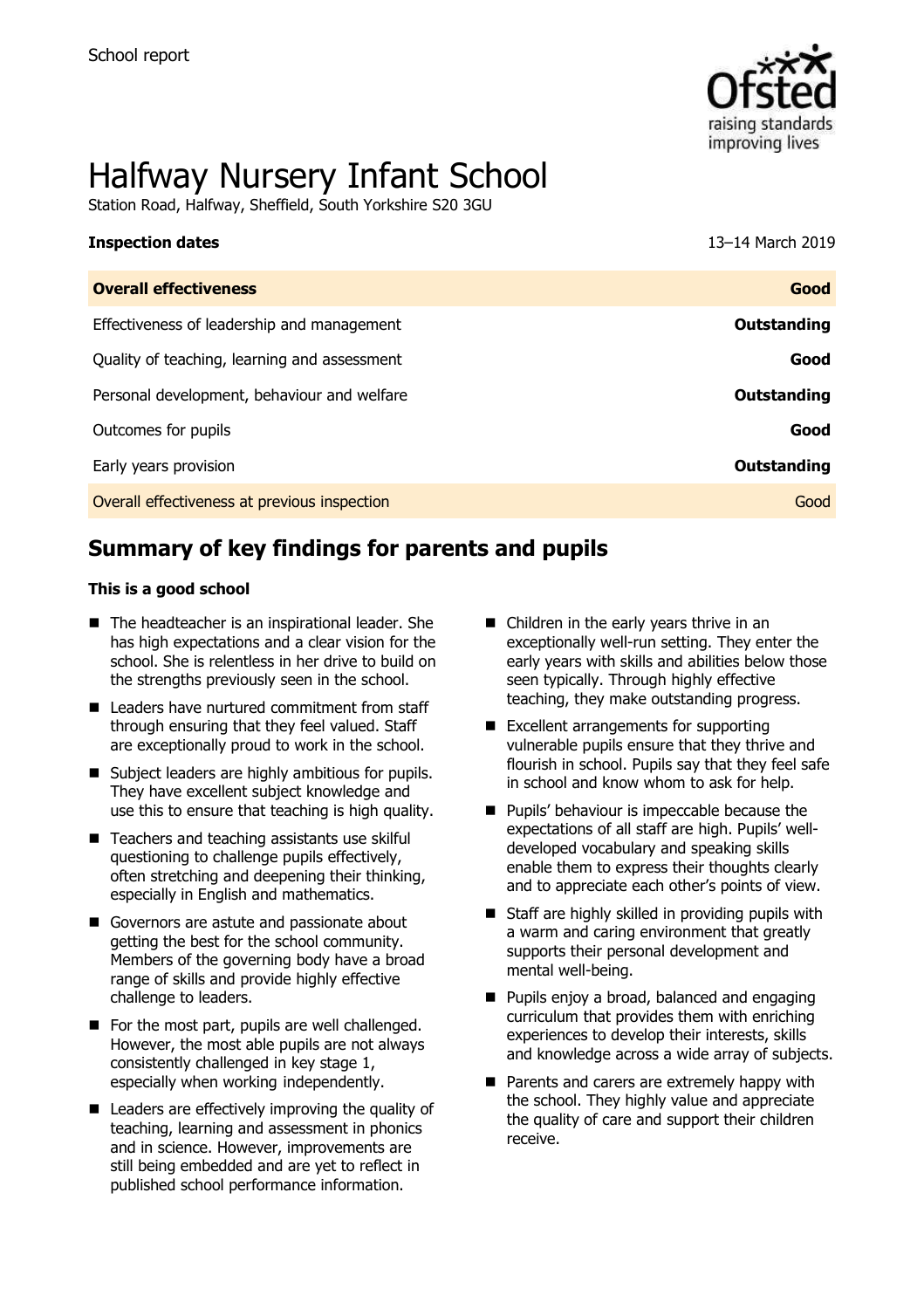

# **Full report**

### **What does the school need to do to improve further?**

- Further develop the quality of teaching in key stage 1 by making sure that the most able pupils receive a consistent level of challenge, especially when working independently.
- Embed recent improvements to the teaching of science and phonics so that pupils' outcomes by the end of Year 2 are above average.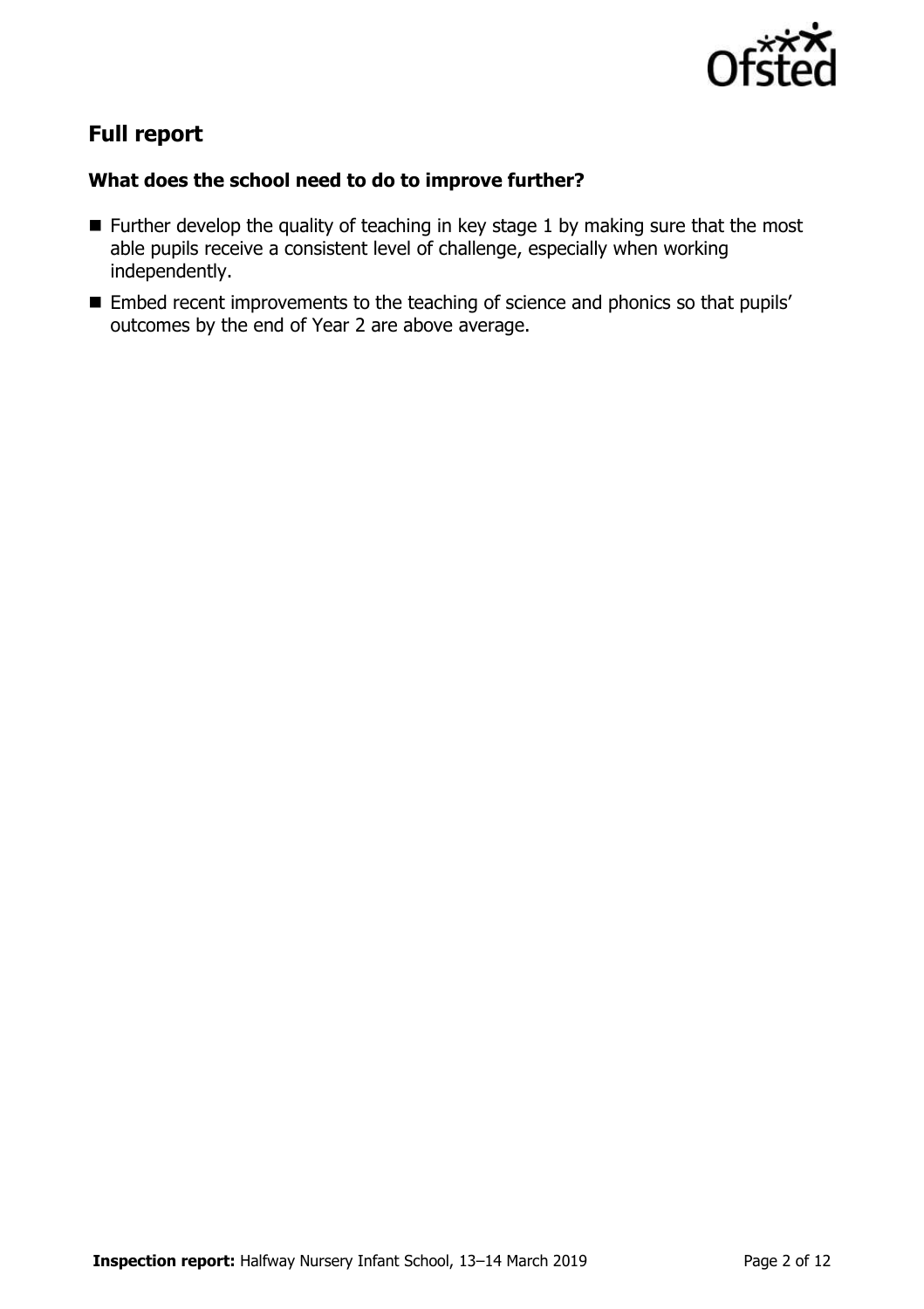

# **Inspection judgements**

#### **Effectiveness of leadership and management Cultum Outstanding**

- Since her appointment, the headteacher has quickly gained the trust and respect of staff, parents and pupils alike. She has high aspirations for all pupils to achieve the best possible outcomes. She has effectively built on strengths previously seen in the school. Her drive for excellence is shared with leaders across the school.
- A sense of teamwork permeates the school. Pupils, parents, staff and governors are a united team and are proud of their school. Parents who spoke to inspectors, and those who completed Ofsted's online survey, Parent View, were unanimous in their positive views of the school. One parent said, 'The whole school is a friendly and nurturing environment and I couldn't wish for a better start for the children than here.'
- Leaders at all levels are passionate and tenacious. They are extremely effective in driving improvements in all areas of school. Leaders are proactive, knowledgeable and work cohesively together. They have an excellent understanding of their areas of responsibility and use it to bring about positive change. The systems in place for middle leadership are very well established and clear. As a result, when leaders change areas of responsibility, for example due to staff changes, leaders who are new to their subject quickly understand the strengths and areas for development and therefore sustain improvements.
- Checks carried out on the quality of teaching are systematic and effective. Leaders work closely with staff to evaluate where teaching can be improved. Feedback to staff is precise and helpful. As a result, the impact of teaching is at least good, with much being outstanding. The quality and impact of teaching, learning and assessment are not yet outstanding overall because they are not fully consistent across all classes and/or subjects.
- Leaders use the pupil premium funding very effectively. The high-quality pastoral work, alongside well-trained teaching assistants, ensures that disadvantaged pupils are making similar rates of progress to other pupils at the school. The gap in attainment is closing in all year groups.
- Pupils with special educational needs and/or disabilities (SEND) receive high-quality support. The special educational needs coordinator (SENCo), meets the needs of all identified pupils through thorough assessments and comprehensive plans. Specialneeds teaching assistants receive appropriate training and support to enable them to understand specific needs, such as autism or attention deficit hyperactivity disorder. As a result, pupils with SEND make good progress and play a full and active part in school life.
- The rich and varied curriculum fosters pupils' spiritual, moral, social and cultural development throughout. Pupils learn about other cultures and study different religions. The breadth of the curriculum ensures that pupils are very well prepared for life in modern Britain. Pupils know about British values and can discuss what they are and how they reflect school life. One pupil said: 'They're the rule of law and democracy. We know what democracy is as it means having a choice. We have a choice when we vote for the prizes we want as a class.'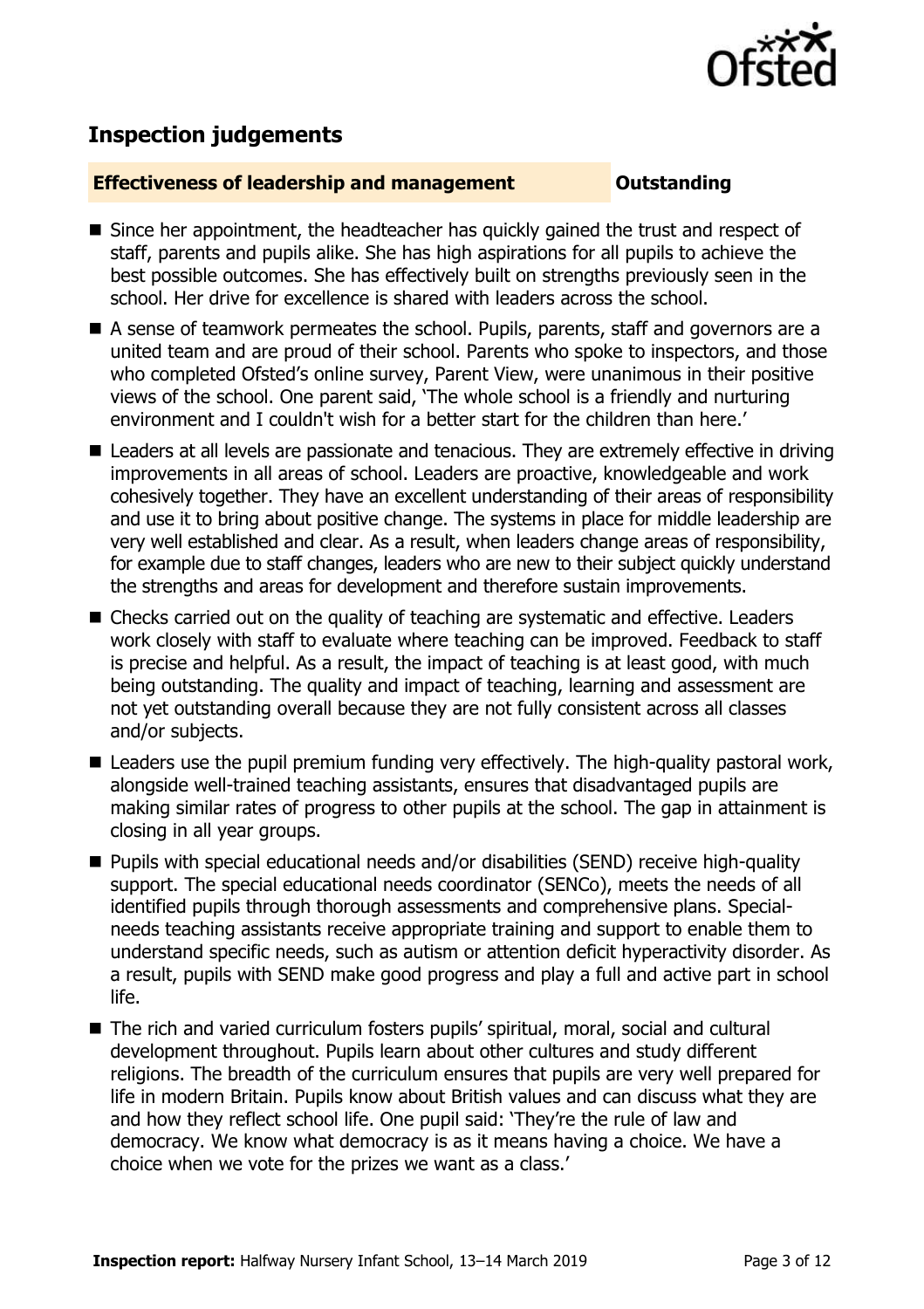

- Creative elements run throughout each topic, through which pupils receive memorable learning experiences. Pupils are fully engaged in their learning through 'super starters' and 'fantastic finishes'. This is when a creative or motivational event is planned to engage pupils in a topic. For example, inspectors saw that pupils were captivated when they walked into their classroom to see that a dinosaur had been in and broken a window.
- Leaders think carefully about how the curriculum meets the needs of the pupils in the school. They have a clear curriculum vision that focuses on how the school's curriculum will contribute to developing pupil characteristics for example being responsible citizens, being aspirational and forward-thinking, as well as being reflective and resilient learners.
- Staff are all proud to work at this school. They say that the new headteacher is very conscious of workload. Staff said: 'There are no 'unnecessary' tasks put on staff. She is conscious of the general day-to-day workloads and pressures of teaching and provides support and time wherever possible. Staff are encouraged and respected in discussing workload. Honest and open conversations can be had about what works and what doesn't work and how reductions can be made while maintaining high expectations and outcomes.'

#### **Governance of the school**

- The governing body is exceedingly well led. Governors have a broad range of skills and are determined to get the very best for the school community. They have been instrumental in driving improvement in the school. For example, governors all have an area of accountability related to the school development plan and they monitor this closely, ensuring that activities are having a positive effect.
- Members of the governing body provide excellent challenge and support to leaders on all aspects of school improvement. They carry out regular visits to school to check that actions from the school improvement plan are happening in practice. They probe attainment and progress information during meetings. They are astute in their questioning and challenge leaders very effectively. As a result, they have a strong understanding of the strengths and weaknesses in the school.
- Governors have a clear understanding of their safeguarding responsibilities and carry out checks to make sure that leaders are following protocols outlined in the school's safeguarding policy.
- The governors have a secure understanding of any financial restraints the school has and are proactive to ensure that these do not affect learning. They link closely with the school's parent–teacher association (PTA) by having a member of the PTA on the governing body. This has meant that all parents have a clear understanding of what they are fundraising for and how this has a positive impact on the pupils.

### **Safeguarding**

■ The arrangements for safeguarding are effective. The level of care and consideration for pupils' safety is exceptionally strong. The designated safeguarding leads have wellorganised systems in place to ensure that concerns are recorded and followed up rigorously.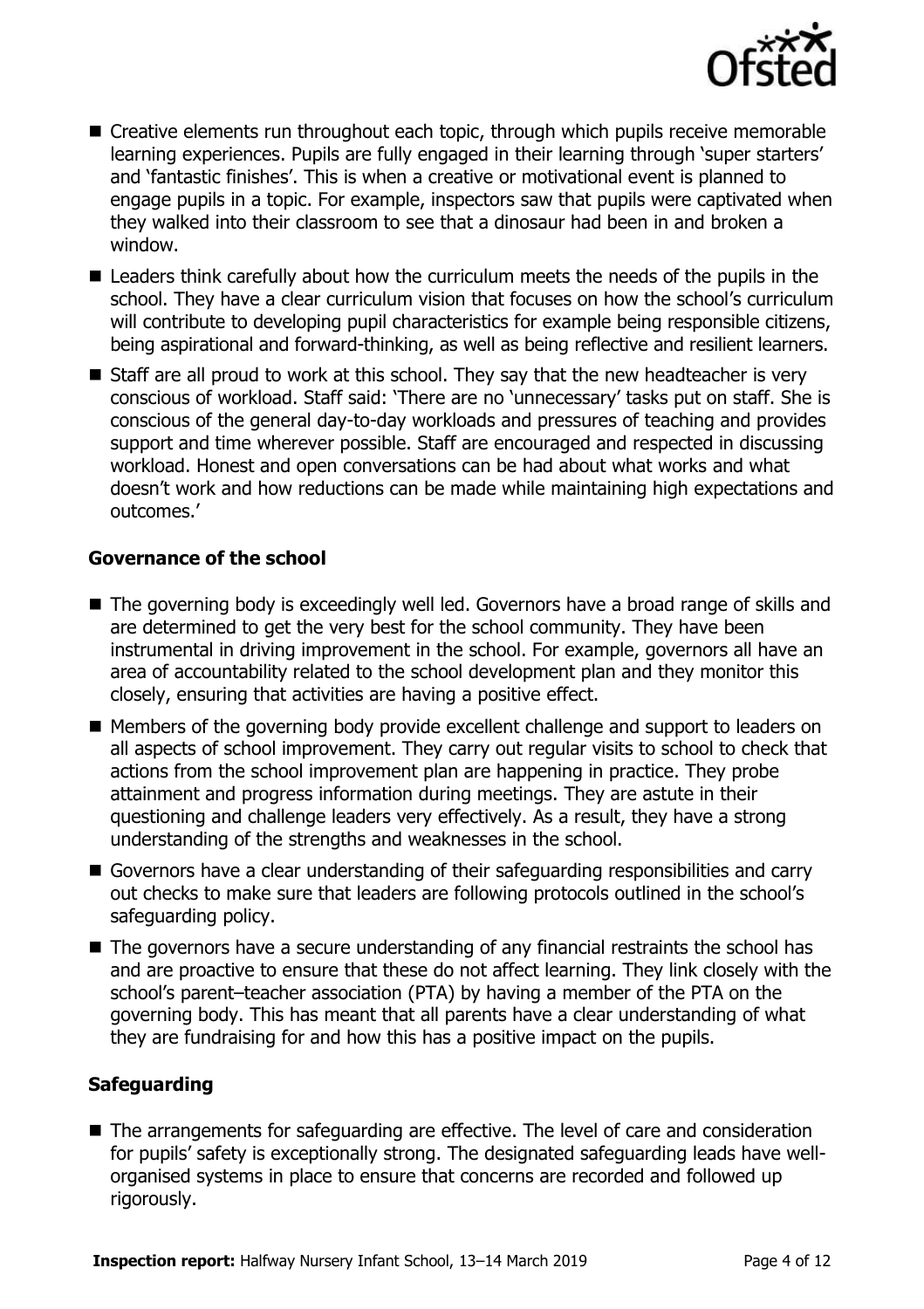

- Training for staff is regular and purposeful. They have an excellent understanding of their responsibilities and report concerns in a timely way. Staff are clear about legal guidance on aspects such as female genital mutilation and the 'Prevent' duty. Leaders carry out regular checks to make sure that staff understand changes in the school's safeguarding policy.
- The SENCo provides positive early help to all parents. This support is having an excellent effect on the way parents engage with the school and provides an additional layer of care and safety to pupils at the school.
- The strong safeguarding culture in the school is reflected well in pupils' understanding of how to keep themselves safe. Safety is taught well in the curriculum and through assemblies. For example, the National Society for the Prevention of Cruelty to Children (NSPCC) visited school to talk to the children about the 'pants rule'.
- Pupils talk knowledgeably, but in an age-appropriate way, about different risks when using the internet. They know how to keep themselves safe in situations such as crossing roads and walking to school.
- All staff ensure that all pupils are kept safe through knowing all pupils. They identify any additional needs the pupils may have and do their best to ensure that any vulnerability does not have a detrimental effect on learning and life in school.

### **Quality of teaching, learning and assessment Good**

- Strong relationships between staff and pupils mean that pupils work hard and want to do well. Pupils get excited about their learning and work happily together. Pupils are not afraid to make mistakes.
- Teachers take the time to get to know pupils as individuals and successfully match work to meet their needs. Teachers have accurate subject knowledge and, as a result, model learning very effectively to pupils. Little time is wasted in lessons, and pupils progress well.
- The quality of questioning is strong. Teachers and teaching assistants ask a good range of questions to deepen pupils' understanding. Teachers use questioning very skilfully during lessons to clarify misconceptions or to provide further challenge. Pupils are also beginning to ask questions of their own learning. For example, a child in Reception was overheard saying, 'How can I improve this?'
- A greater emphasis has been placed on challenging the most able pupils in lessons. Where work is well structured, pupils are stretched to apply their knowledge and skills to more complex situations. However, there is still work to do to ensure that the most able pupils receive a consistent level of challenge, especially when working independently. When work is not effectively challenging for the most able pupils, the quality of learning can slow.
- The teaching of mathematics has had a successful focus. Mathematics leaders have had a significant effect on improving current pupils' progress and outcomes. Teachers have good subject knowledge and use it to help ensure that pupils know how to calculate accurately and efficiently. Pupils regularly apply their mathematical understanding through problem solving. For example, pupils in Year 1 were seen using toy eggs to practise counting in twos. They then moved their learning forward to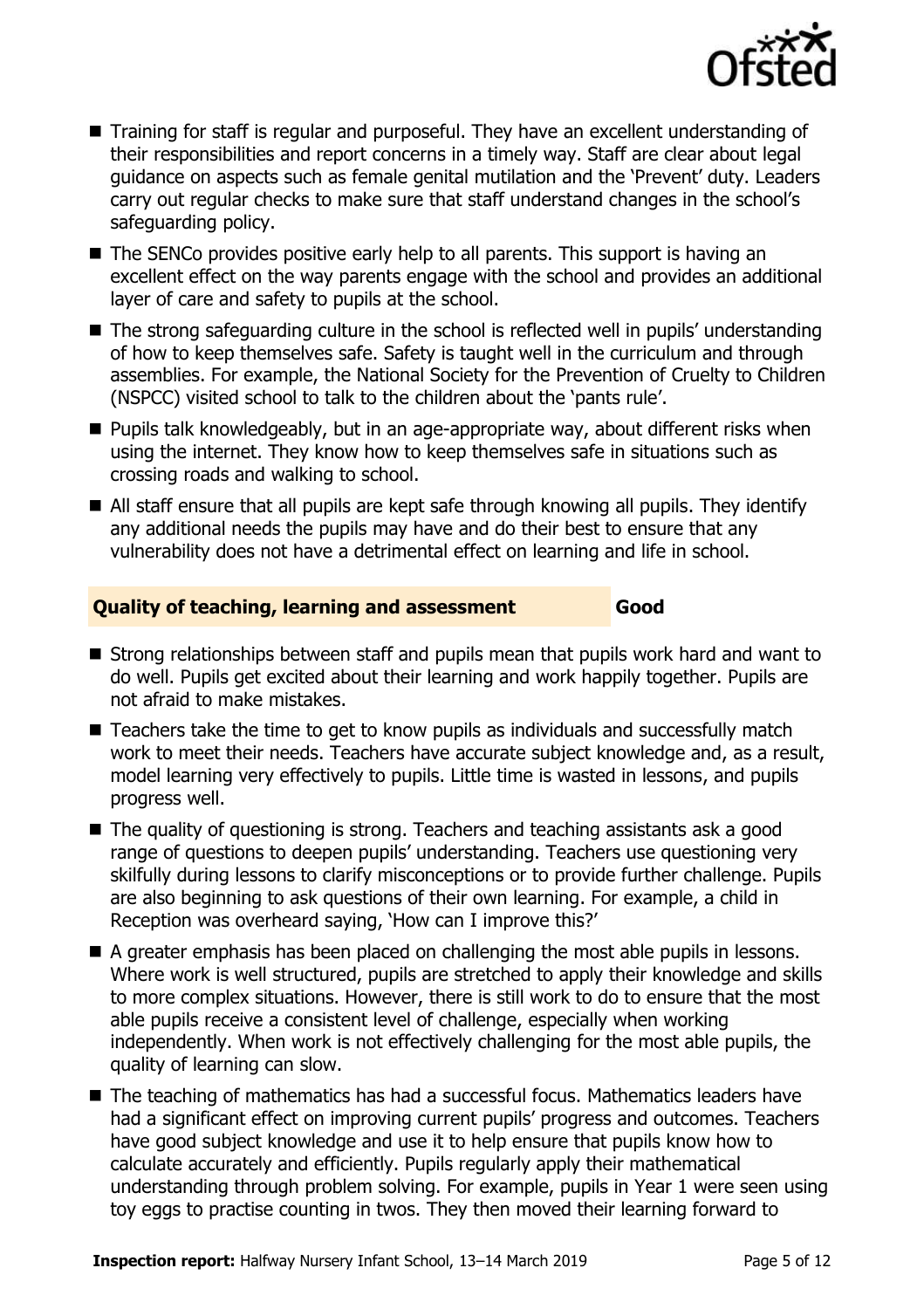

applying this to repeated addition. Teachers stretch pupils by asking them to explain and reason in their mathematical thinking. Pupils are frequently given opportunities to apply their learning to challenging reasoning problems.

- The effective teaching of reading enables pupils to make good progress. The teaching of phonics has been revised and is now enabling pupils to make much better progress, although this is still being embedded and so does not yet reflect in published outcomes in the phonics screening check. Teaching ensures that pupils use their phonics skills successfully to decode unfamiliar words and apply these skills in their writing. Teachers skilfully equip pupils with a range of strategies to work out the meaning of different words. As a result, most pupils read well and have a growing vocabulary. Reading is high profile throughout the school and is also reinforced during non-formal activities such as at Breakfast Club, where adults listen to pupils read.
- Teaching assistants work closely with teachers to provide valuable support to pupils with SEND. Staff have very positive relationships with individual pupils and work effectively to motivate them to learn. As a result, this group of pupils make good progress from their starting points.
- The teaching of the wider curriculum, including music, physical education, art and history, is of a high quality. Pupils are expected to use the skills learned in English and mathematics in all curriculum areas. Pupils take an immense pride in all of the work they produce and ensure that it is of the same high quality that is seen in English and mathematics books.
- $\blacksquare$  The teaching of science is improving rapidly. The science leader has raised the profile, by ensuring that science is a key driver for year-group topics and through frequent and effective monitoring. The school's science, technology, engineering and mathematics (STEM) club has been developed to enable pupils, including those who are eligible for additional funding, to be exposed to challenging scientific concepts and develop a love of science. These improvements are yet to be embedded and, as such, do not yet reflect in pupils' outcomes by the end of Year 2.
- Pupils work cooperatively, and teachers provide lots of opportunities for them to collaborate and share ideas. Pupils are very flexible learners, and this reflects their selfconfidence.
- Homework is well planned and supports pupils' progress and the development of their independent learning skills. Pupils and parents are given home-learning packs to support learning at home, rather than more formal styles of homework. The school believes passionately in ensuring that pupils have experiences at home. As a result, parents support learning in practical ways, such as playing games with words, reading stories to their children and taking part in the National Trust's '50 things to do before you're 11¾.'

#### **Personal development, behaviour and welfare <b>COUTS** Outstanding

### **Personal development and welfare**

■ The school's work to promote pupils' personal development and welfare is outstanding.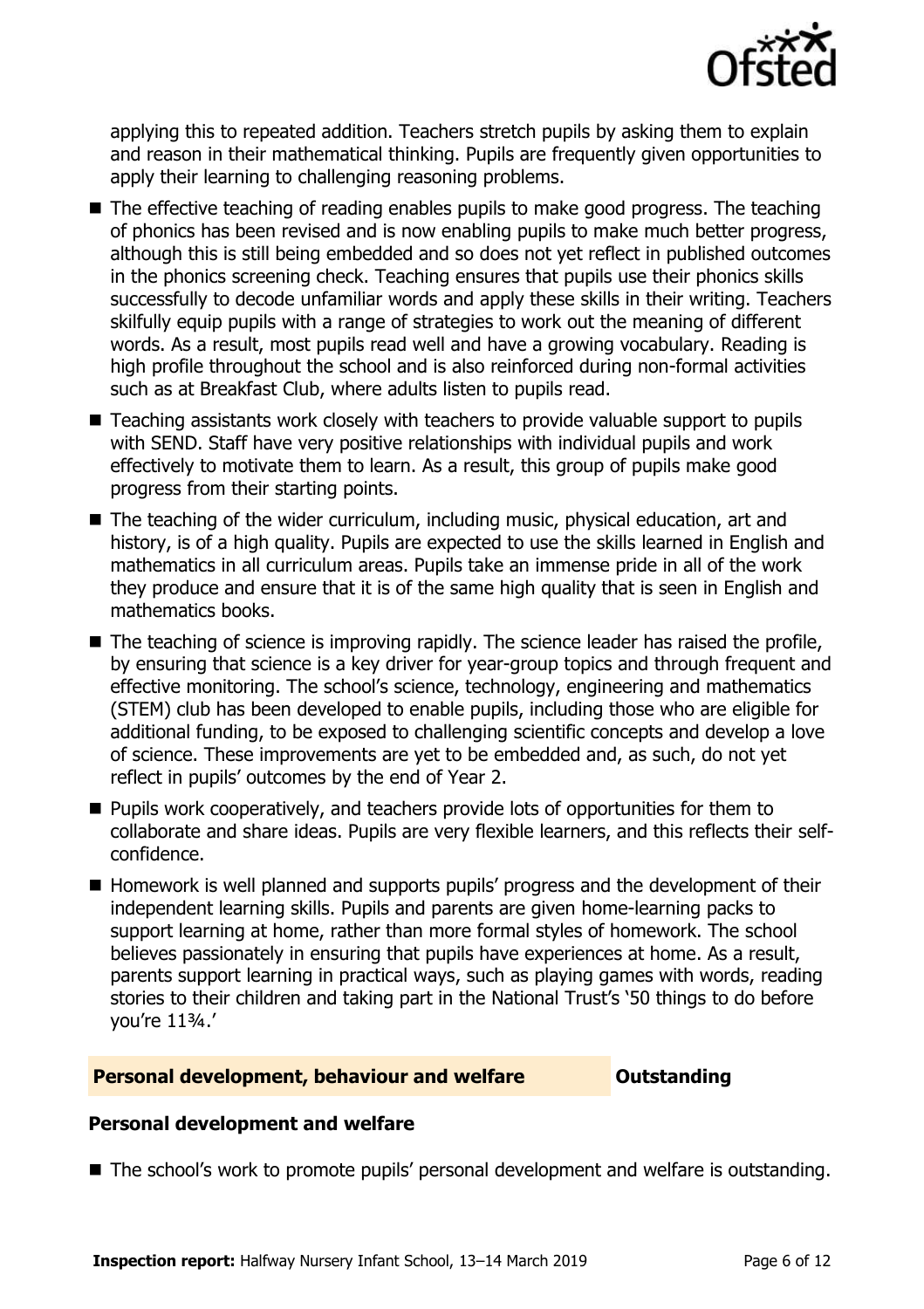

- Pupils demonstrate an exceptional understanding of the school's values in their behaviours. They work hard and try their best. They do not worry if they do not get things right the first time because they know that an adult or a friend will help them. Pupils willingly offer their thoughts and ideas and listen to each other. As a result, they are confident learners who work well, both together and independently.
- Pupils demonstrate excellent attitudes to learning because they are well motivated. They contribute to lessons with confidence.
- The school's breakfast and after-school club is a vibrant place, where children feel safe and they are happy to be.
- The inclusion team, led by the headteacher, provides exceptional care and support to pupils, staff and parents. The team is integral to the work of the whole school, putting pupils' welfare at the heart of everything it does. Regular discussions with pupils find out if pupils feel safe and secure. Pupils know that there are people at the school whom they can trust and are actively encouraged to think of a member of staff whom they would go to if they had a concern or worry.
- The school works hard to ensure that pupils have a deep understanding about wellbeing and mental health. It has termly well-being days, where pupils take part in activities such as yoga and well-being activities, and has assemblies led by professionals such as a doctor to find out about how to keep your body healthy.

### **Behaviour**

- The behaviour of pupils is outstanding.
- Pupils understand and appreciate the whole-school behaviour and reward system because it is used consistently across the school. At the end of the week, pupils are rewarded for their excellent behaviour by being invited to have lunch with the headteacher at her 'disco dinner'. This is where pupils eat their lunch, listen to music and have a dance with the headteacher. Pupils speak with a great deal of pride about when they have been chosen to do this.
- Pupils' behaviour in and around school is impeccable. Pupils are polite and courteous to each other. They respect the positive environment that has been created for them. During playtimes, pupils' behaviour is excellent. Older pupils help take care of the younger children and ensure that they model good behaviour.
- Pupils enjoy coming to school. Over time, attendance is at least in line with the national average. Leaders check pupils' attendance closely and follow up absences promptly. As a result, the number of pupils who are regularly absent from school is declining quickly.
- Records show that bullying or racist name-calling is very rare. Pupils spoken to said that they know about different types of bullying, but that 'it doesn't happen here.' Another pupil said: 'If someone came from a different country, then we would learn about where they are from. We are lucky here; we have friends from lots of different countries.'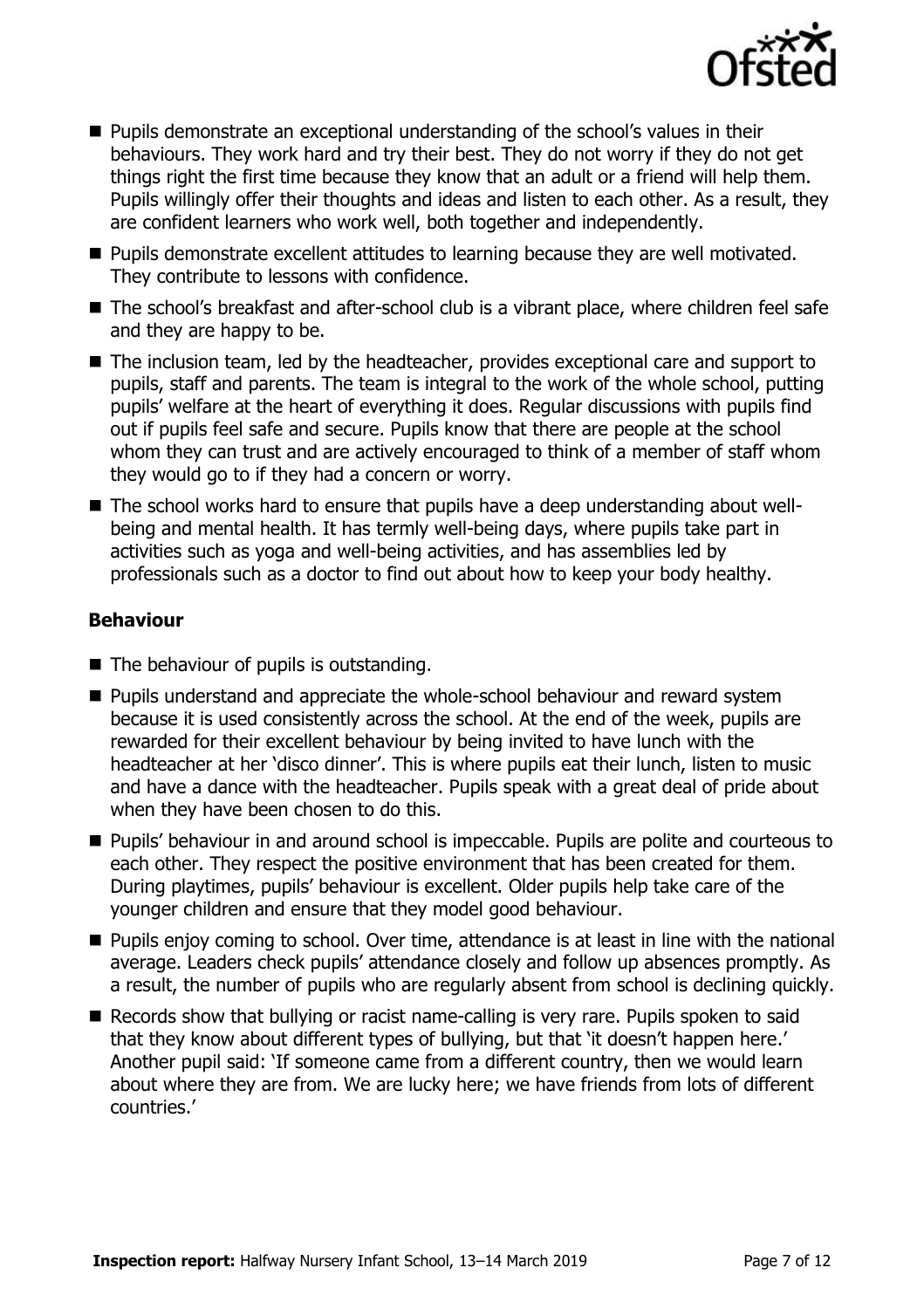

#### **Outcomes for pupils Good**

- Children make an excellent start to school in the early years. By the end of Reception, the proportion of children achieving a good level of development is above average. From starting points that are typically below average, this represents outstanding progress.
- Pupils continue to achieve well in key stage 1. By the end of Year 2, pupils achieve good outcomes. In 2016 and 2017, pupils' attainment was above average in reading, writing and mathematics, both at the expected standard and at greater depth.
- In 2018, outcomes at the end of Year 2 dipped slightly in reading and mathematics; the proportion of pupils reaching the expected standards in these subjects was average. The proportion of pupils reaching greater depth in reading also dipped to average. This dip reflected the very specific needs of pupils in this year group. Inspection evidence shows that an above-average proportion of current pupils in Year 2 are on track to reach, and exceed, the expected standards in reading, writing and mathematics. Pupils currently in key stage 1 are making good progress.
- In 2017, a below-average proportion of pupils reached the expected standard in the Year 1 phonics screening check. Leaders responded swiftly. They have revised the way in which phonics is taught in school. Previous inconsistencies in the quality of phonics teaching have been addressed. The school's approach to teaching phonics now ensures that all pupils have exposure to new phonics learning. Any additional gaps are then addressed through the provision of additional support. Current phonics teaching is strong. Although outcomes are improving rapidly, this is yet to reflect in published school performance information.
- All groups of pupils make good progress. Pupils with SEND make good progress from their starting points because activities are matched closely to their learning needs and they receive a range of appropriate support.
- The school's own assessment information and work seen in current pupils' books show that disadvantaged pupils make good, and in some cases very strong, progress. The difference between the attainment of disadvantaged pupils and that of other pupils nationally is now narrowing rapidly because of the intensive support this group of pupils receive and high-quality teaching.
- $\blacksquare$  Typically, the most able pupils achieve well and the proportion of pupils reaching greater depth by the end of Year 2 is often above average. Even so, occasionally, the achievement of most-able pupils in key stage 1 is held back because the work they are given is not consistently challenging. This is particularly the case when pupils work independently.
- $\blacksquare$  In 2017 and 2018, at the end of key stage 1, the proportion of pupils reaching the expected standard in science was below average. The science leader is addressing this through ensuring that high-quality science teaching takes place. Inspection evidence shows that attainment in science is rising. While current Year 2 pupils are on track to reach standards that are in line with other pupils nationally, improvement is yet to reflect in published school performance information.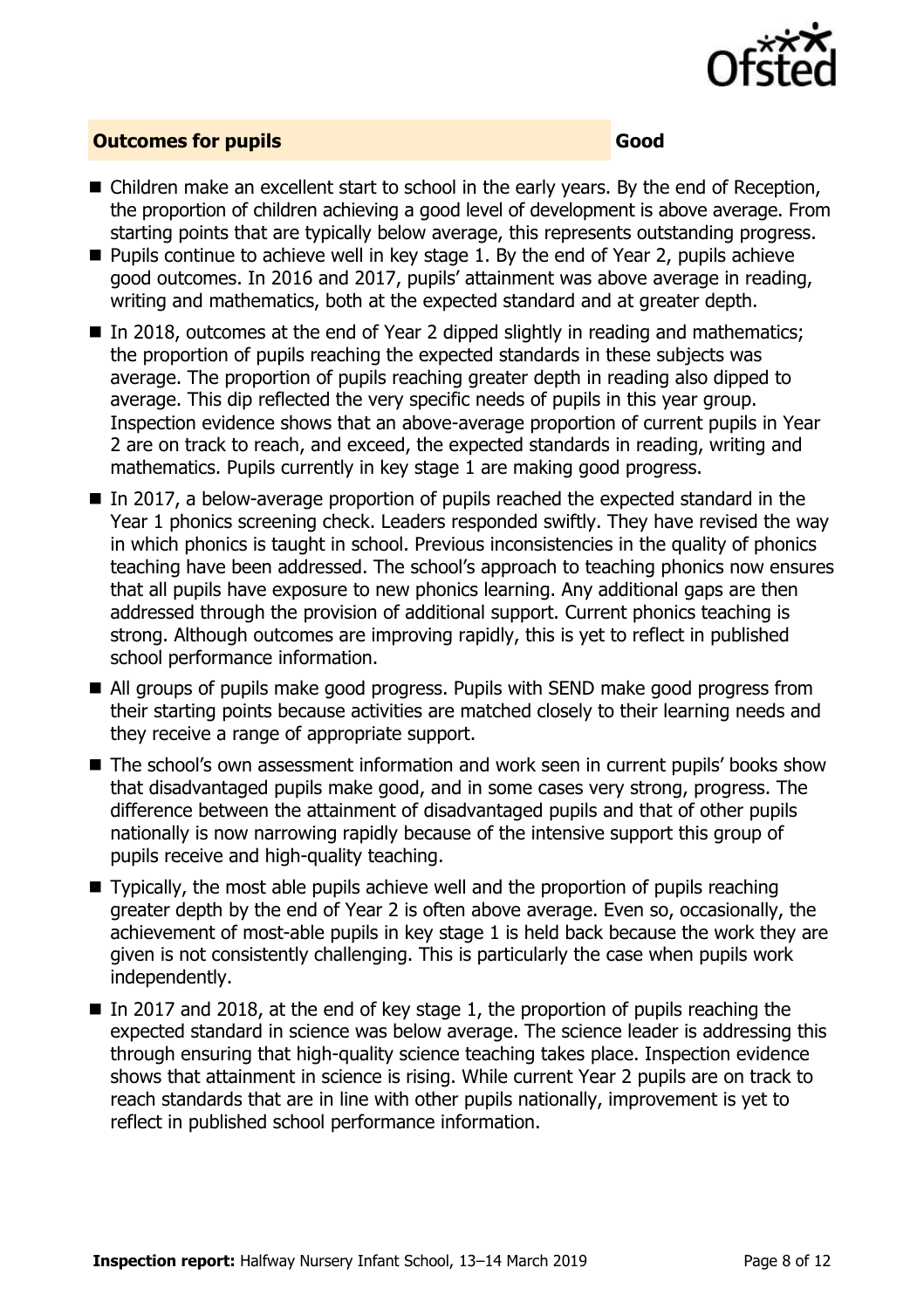

### **Early years provision CONSISTER SERVICES CONSISTENT CONSTANT CONSTANT CONSTANT CONSISTENT CONSISTENT CONSISTENT CONSTANT CONSTANT CONSTANT CONSISTENT CONSTANT CONSTANT CONSTANT CONSTANT CONSTANT CONSTANT CONSTANT CONS**

- Children join the Nursery with knowledge and skills that are below typical for their age. From their starting points, children make exceedingly strong progress. By the end of Nursery, the children are working at skills that are typical, and an above-average proportion of children leave the Reception Year reaching a good level of development.
- Teaching in early years is very strong. High expectations and very well-established routines lead children to develop excellent attitudes to learning. Children's learning needs are well met by high-quality teaching both in the indoor classroom and outdoors. Teachers plan activities that are motivating, challenging for all pupils and follow children's interests. All members of staff are highly effective in their promotion of speaking and listening.
- Teachers think carefully about how to engage boys in their learning. Boys are highly motivated and engage with the indoor and outdoor environments independently and, as a result, make strong progress in their learning.
- Children are incredibly resilient and determined to learn. Children concentrate for extended periods of time on their learning. They are rightly proud of their work and are confident enough to share their learning with adults and children in the room.
- Children known to be eligible for support through the pupil premium funding make similar rates of progress to other children in the early years.
- Relationships between staff and children are exemplary. All adults show patience, care and sensitivity. Children are happy, confident and safe. Children flourish because their relationships with staff are consistently warm and positive. Routines are well established and children feel secure because they know exactly what is expected of them. Children's many achievements are noticed and praised frequently. As a result, the early years is a happy and nurturing place for children to learn.
- Safeguarding is effective and all welfare requirements are met. Staff have a thorough understanding of the actions they need to take to keep children safe. Positive transition arrangements when children join the school enable staff to develop strong relationships with parents. Staff know children and their families very well. Consequently, children are safe and well cared for.
- Parents are overwhelmingly happy with the provision in early years. One parent commented: 'My child currently attends the Nursery and I have been blown away by the provision and care taken by all at Halfway Nursery Infant School. The activities and learning opportunities are fantastic; he is always excited by what they have been doing and doesn't realise how much he has been learning.'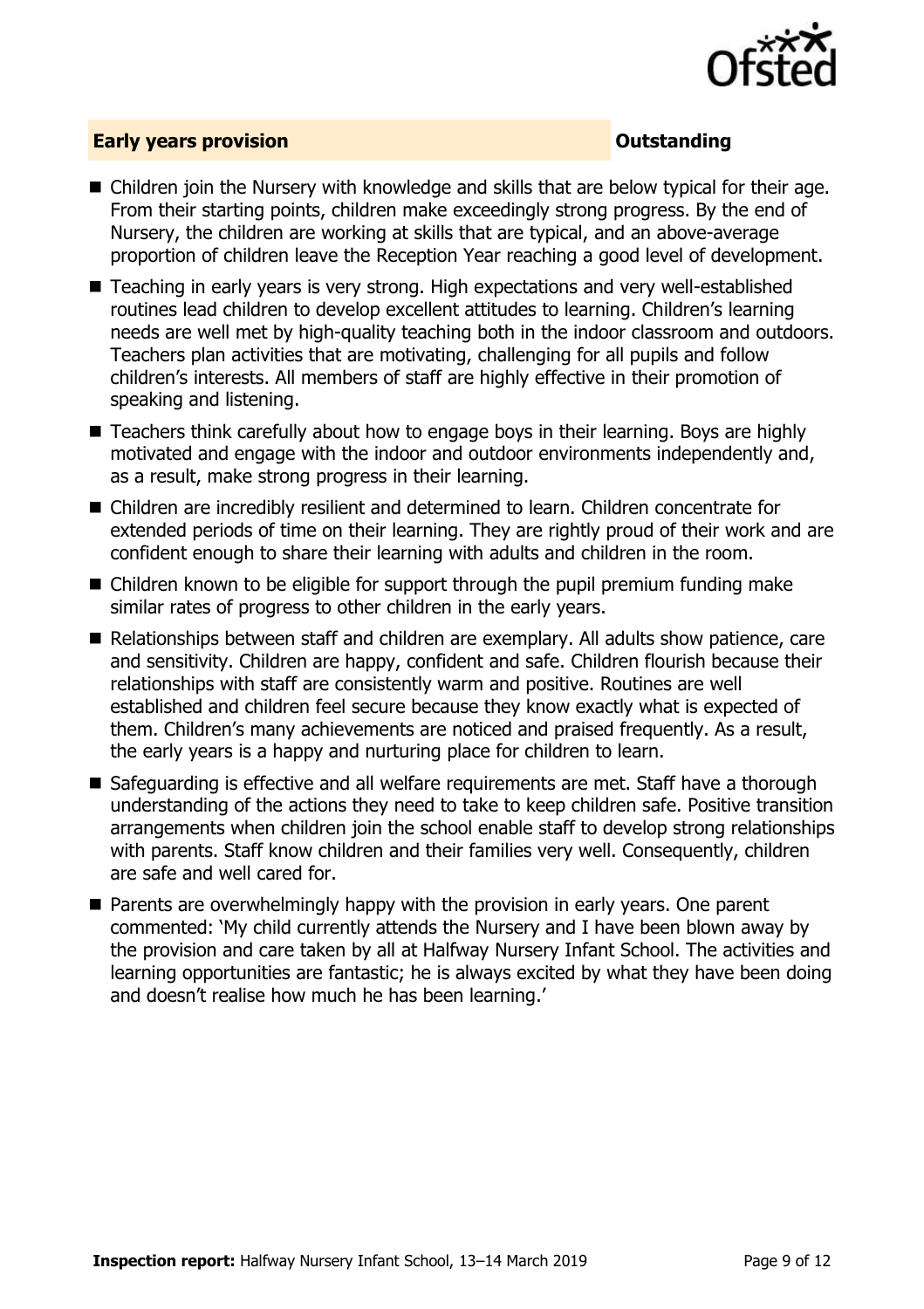

# **School details**

| Unique reference number | 107038    |
|-------------------------|-----------|
| Local authority         | Sheffield |
| Inspection number       | 10059079  |

This inspection of the school was carried out under section 5 of the Education Act 2005.

| Type of school                      | Nursery Infant                      |
|-------------------------------------|-------------------------------------|
| School category                     | Community                           |
| Age range of pupils                 | $3$ to $7$                          |
| <b>Gender of pupils</b>             | Mixed                               |
| Number of pupils on the school roll | 219                                 |
| Appropriate authority               | The governing body                  |
| Chair                               | Liz Booth                           |
| <b>Headteacher</b>                  | Paula Bestall                       |
| Telephone number                    | 0114 248 2360                       |
| <b>Website</b>                      | www.halfwaynurseryinfantschool.org  |
| <b>Email address</b>                | office@halfway-inf.sheffield.sch.uk |
| Date of previous inspection         | 10-11 December 2013                 |

### **Information about this school**

- Halfway Nursery Infant School is an average-sized infant school.
- The headteacher was appointed in April 2018.
- The school comprises two classes per year group.
- The proportion of pupils known to be eligible for the pupil premium is below the national average.
- The proportion of pupils with SEND is below the national average, as is the proportion of pupils with an education, health and care plan.
- The school has a 78-place Nursery that takes children from the age of three.
- Most pupils are White British. A small number of pupils from a wide range of other ethnic groups also attend the school.
- The school has a breakfast and after-school club.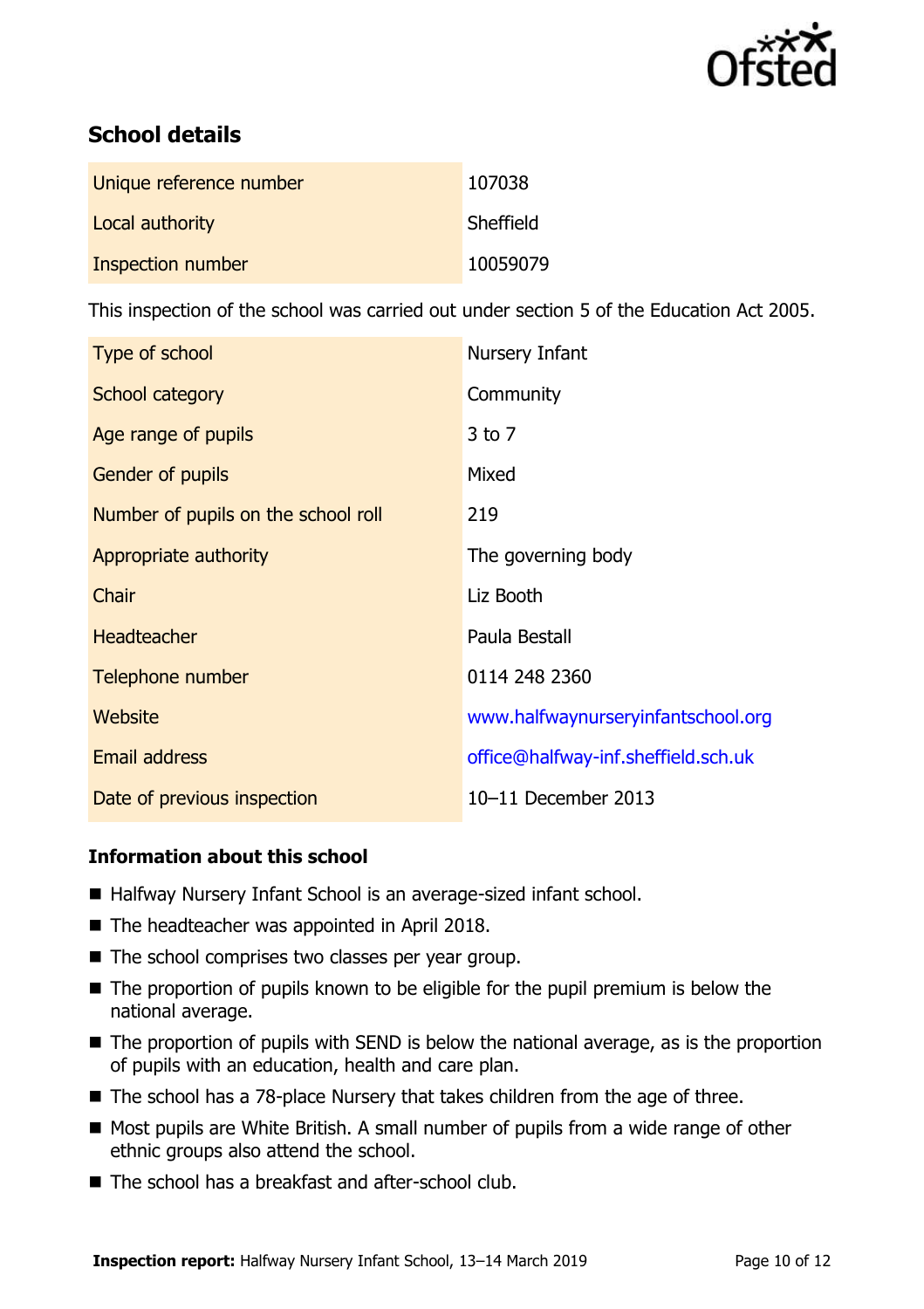

# **Information about this inspection**

- Inspectors held meetings with the headteacher, acting deputy headteacher and other leaders, including the SENCo, mathematics and science leader. Meetings were also held with a group of pupils and governors, including the chair of the governing body. The inspector spoke to a representative from the local authority.
- Inspectors gathered a range of evidence to judge the quality of teaching, learning and assessment. They also observed learning across the school. Observations were carried out jointly with the headteacher and acting deputy headteacher.
- Together with leaders, the inspectors looked in detail at a range of pupils' books and work in different subjects. Inspectors heard pupils read and spoke with pupils throughout the inspection about their learning.
- A range of documentation was examined, including the school's checks on the suitability of adults to work with children and other documentation regarding safer recruitment of staff.
- Leaders made available the school's self-evaluation document, termly assessments, minutes of governing body meetings and documentation regarding child protection.
- The inspectors took into consideration the 39 responses to Parent View and spoke to parents at the beginning of the school day.
- The inspectors also considered responses from 27 staff to the online survey.

#### **Inspection team**

**Eve Morris, lead inspector CEA** COMPORTED THE Ofsted Inspector

**Andy Taylor Contract Contract Contract Contract Contract Contract Contract Contract Contract Contract Contract Contract Contract Contract Contract Contract Contract Contract Contract Contract Contract Contract Contract Co**